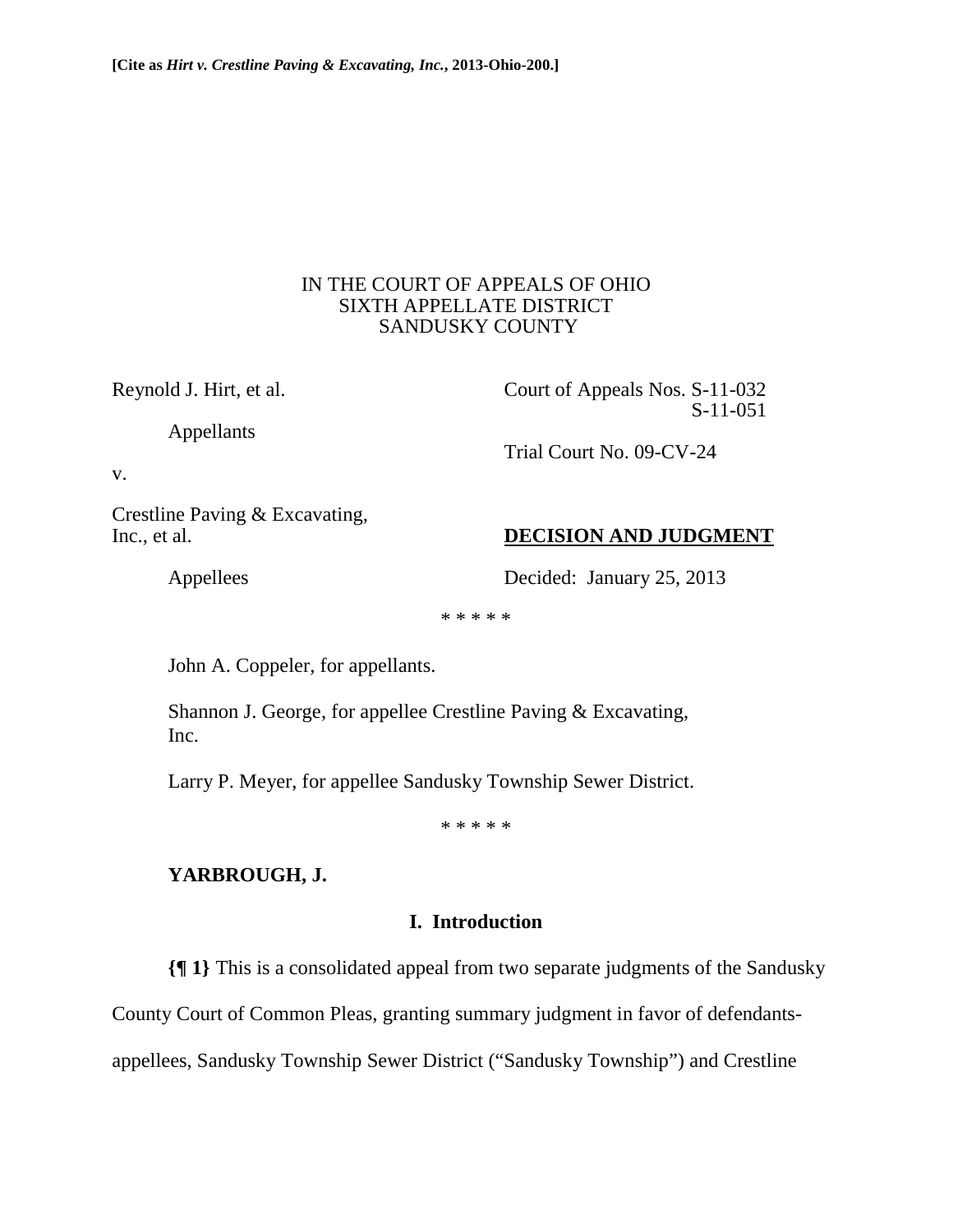Paving and Excavating, Inc. ("Crestline"). For the reasons that follow, we affirm, in part, and reverse, in part.

#### **A. Facts and Procedural Background**

**{¶ 2}** This matter stems from Sandusky Township's decision to undertake construction of a sanitary sewer in a neighborhood encompassing the homes of plaintiffsappellants, Reynold and Sandra Hirt, David Fahrbach, and Marlene and Philip Daubel. Construction of the sewer was performed by Crestline, and was completed in 2001. It is undisputed that before construction began, none of the appellants had experienced any water or sewage problems in the basements of their homes.

**{¶ 3}** In January 2005, however, appellants began experiencing flooding in their basements during periods of heavy rain. The Hirts had up to two feet of water and sewage back up into their house from the basement toilet and drains. Following this, they installed test balls in the drains, which, when inflated, prevent sewage from backing up. However, they still experienced water flooding through the basement floor and walls.

**{¶ 4}** Fahrbach also had sewage back up into his house from the basement toilet and shower drain, covering 1,200 to 1,500 square feet of floor space. Subsequently, he installed a backflow preventer, which prevents sewage from entering his house. During periods of heavy rains, however, the backflow preventer causes him to be unable to use sinks, toilets, or showers until the pressure in the sanitary sewer line subsides.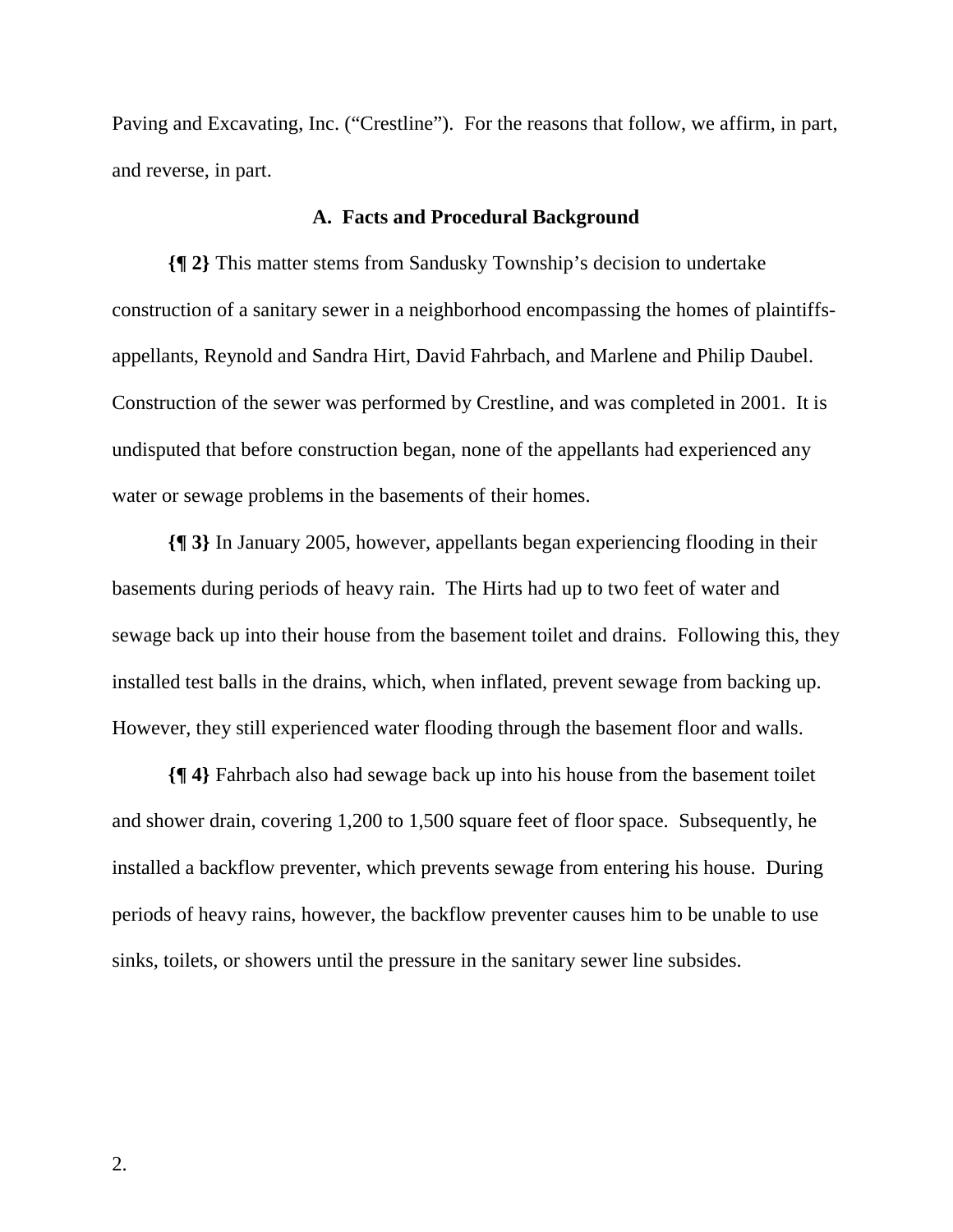**{¶ 5}** The Daubels, similarly, had four feet of water flood their basement. They have since experienced flooding of six feet of water in 2008, and four and one-half feet of water in May 2009.

**{¶ 6}** The appellants filed separate lawsuits against Sandusky Township, asserting claims for negligent operation and maintenance of the sewer system, and seeking writs of mandamus to compel Sandusky Township to initiate appropriation proceedings for the taking of their property by the continual flooding. The Daubels' lawsuit, which was filed originally on January 11, 2006, and then re-filed on December 28, 2008, additionally included a claim against Crestline. That claim alleged that, during construction of the sanitary sewer, Crestline severed an existing drain system that collected storm and subsurface water from the Daubels' house. Further, it alleged Crestline had a duty to repair the drain system, but failed to do so. The claim asserted that as a result of the severing of the system and the failure to repair it, the Daubels' house flooded in January 2005, and several times thereafter.

**{¶ 7}** The trial court consolidated the cases. Following discovery, Sandusky Township and Crestline moved for summary judgment. The trial court granted the motions for summary judgment in separate entries. As to Sandusky Township's motion, the trial court found that the cause of appellants' injuries was not due to any affirmative acts of Sandusky Township's employees in the performance of a proprietary function, and thus Sandusky Township was entitled to governmental immunity under R.C. 2744.01 et seq. As to Crestline's motion, the trial court found that the Daubels' claim was barred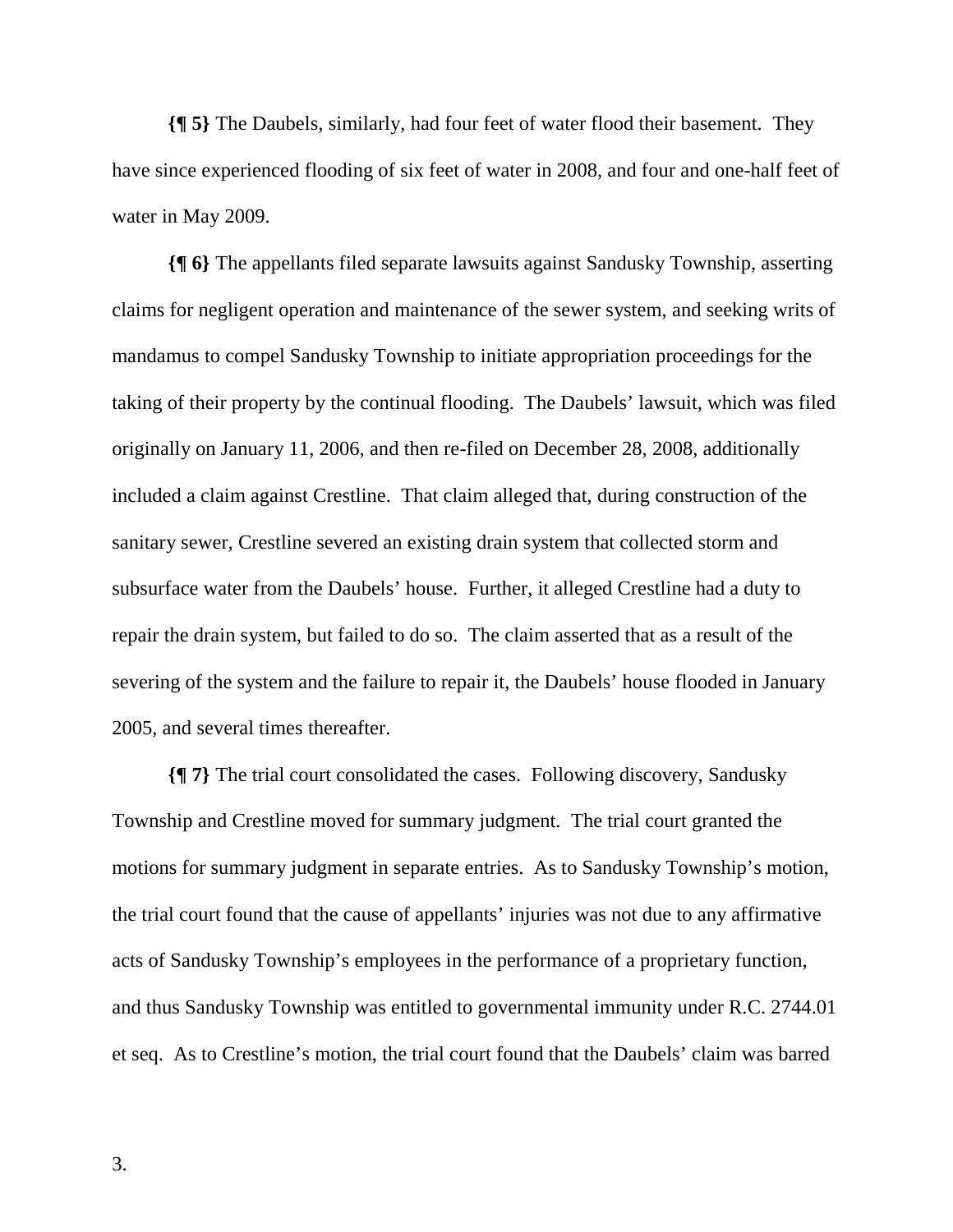by the statute of limitations because they knew, or reasonably should have known, that there was damage to their property by June 1, 2001, at the latest.

## **B. Assignments of Error**

**{¶ 8}** Appellants have timely appealed the judgments, and those appeals have been consolidated for review. Appellants assert three assignments of error:

1. The Common Pleas Court erred in granting summary judgment in favor of appellee, Sandusky Township Sewer District, because there are genuine issues of material fact which preclude granting summary judgment.

2. The Common Pleas Court failed to address the mandamus claim of appellants relating to the taking of their property by the repeated flooding which has occurred.

3. The Common Pleas Court erred in granting summary judgment in favor of appellee, Crestline Paving & Excavating, Inc., because there are genuine issues of material fact which preclude granting such judgment.

#### **II. Analysis**

**{¶ 9}** We review appeals from an award of summary judgment de novo, applying the same standard as the trial court. *Lorain Natl. Bank v. Saratoga Apts.*, 61 Ohio App.3d 127, 129, 572 N.E.2d 198 (9th Dist.1989). Applying Civ.R. 56(C), summary judgment is appropriate where (1) there is no genuine issue as to any material fact, (2) the moving party is entitled to judgment as a matter of law, and (3) reasonable minds can come to but one conclusion, and viewing the evidence in the light most favorable to the non-moving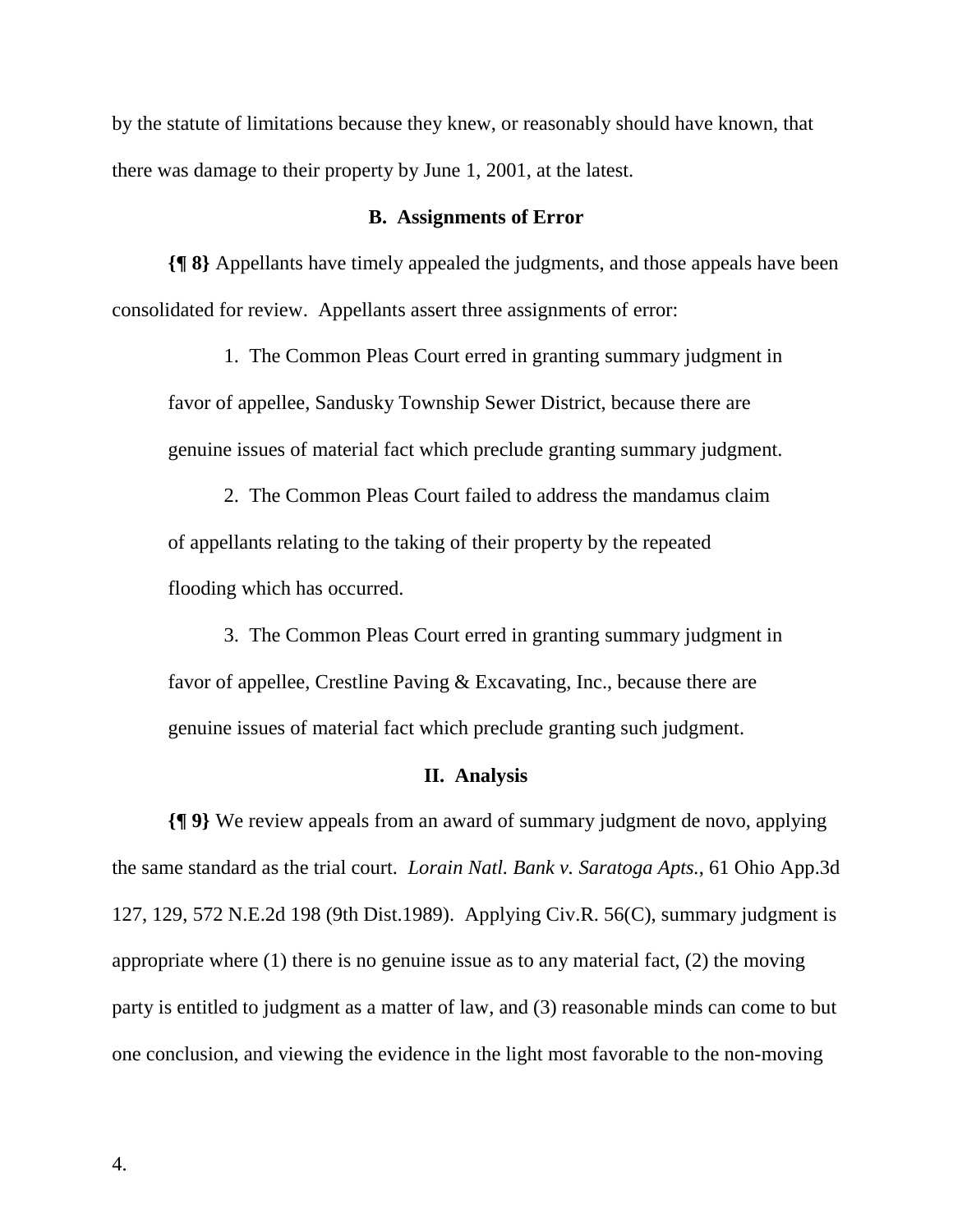party, that conclusion is adverse to the non-moving party. *Harless v. Willis Day Warehousing Co.*, 54 Ohio St.2d 64, 66, 375 N.E.2d 46 (1978).

**{¶ 10}** We will address appellants' third assignment of error first.

## **A. The Daubels' Claim Against Crestline is Barred by the Statute of Limitations**

**{¶ 11}** In the third assignment, the Daubels argue that the trial court erred in finding that their claim was barred by the statute of limitations. R.C. 2305.09(D) provides for a four-year statute of limitations for tort actions for damage to real property. *Harris v. Liston*, 86 Ohio St.3d 203, 207, 714 N.E.2d 377 (1999). The parties do not dispute that the discovery rule applies, such that the statute of limitations does not begin to run until the damage to the property "is first discovered, or through the exercise of reasonable diligence it should have been discovered." *Id.* In this case, the complaint was filed on January 11, 2006. Thus, the relevant date for when the damage was discovered, or reasonably should have been discovered, is January 11, 2002.

**{¶ 12}** Crestline argues that the Daubels knew of the flooding problem as of mid-2001. As support, it points to Marlene Daubel's deposition testimony that on June 9, 2000, Crestline severed an existing drain tile, and on June 10, 2000, water entered her basement for the first time. Further, Crestline points to Marlene's documentation of the "lifting of the basement floor" in January 2001, and instances of moisture on the cinder block foundation walls in February 2001. Additionally, Crestline relies on complaints that Marlene lodged with it. The first complaint, filed on May 14, 2001, states,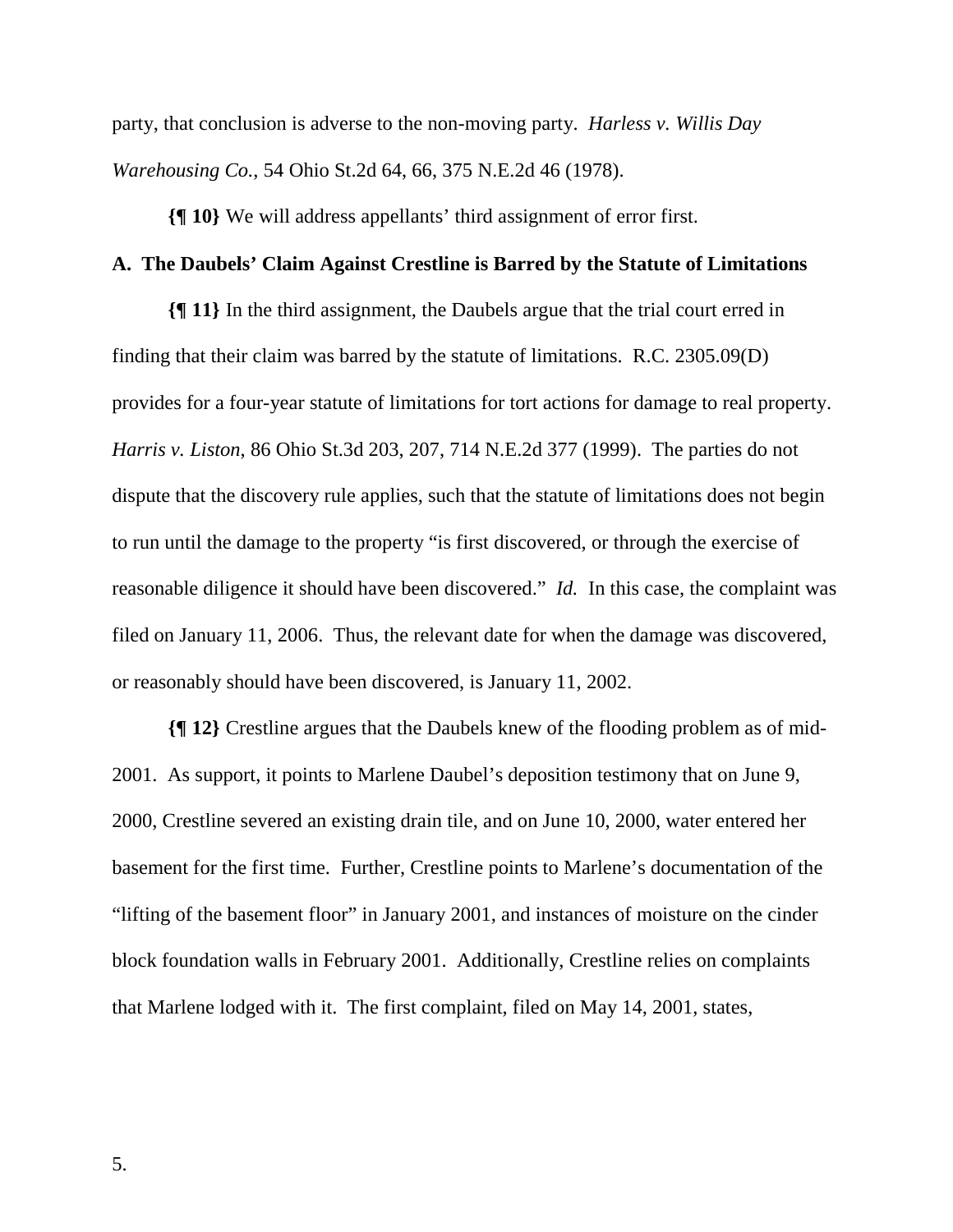While the front of the property was dug into I asked the foreman why they weren't installing field tile to dry up the water problem – he said they had reconnected the ground water pipe and something that should take the place of the dry well. This I hope works because this is not the system we originally had – we had a connected dry well system that led to the river. This is for the record just in case it doesn't solve our water problem. You are notified. (Emphasis sic.)

A second complaint, filed on May 22, 2001, states,

Crestline did replace most of (not all) the ground water drainage on Riverbend Pkwy. Where is the drainage to drain the water that the trench brings down? Where are the dams? Dick Hoppenjans P.E. from Bowser Morner informed you how to fix the problem. You engineered a nightmare and if it causes anymore problems, you will be held responsible.

A third complaint, filed on June 1, 2001, states,

Also Crestline foreman Steve and Bischoff's on sight engineer Edgil Williams both informed us that a straight pipe standing straight up in the center of the yard would work as our dry well. Now it is clearly marked CLEAN OUT. A simple straight pipe clean out will not work as our dry well. You may have reconnected the surface water system but you have not corrected the ground water problem that you engineered in this valley. Its (sic) too bad that our homes must crumble and our drinking water must be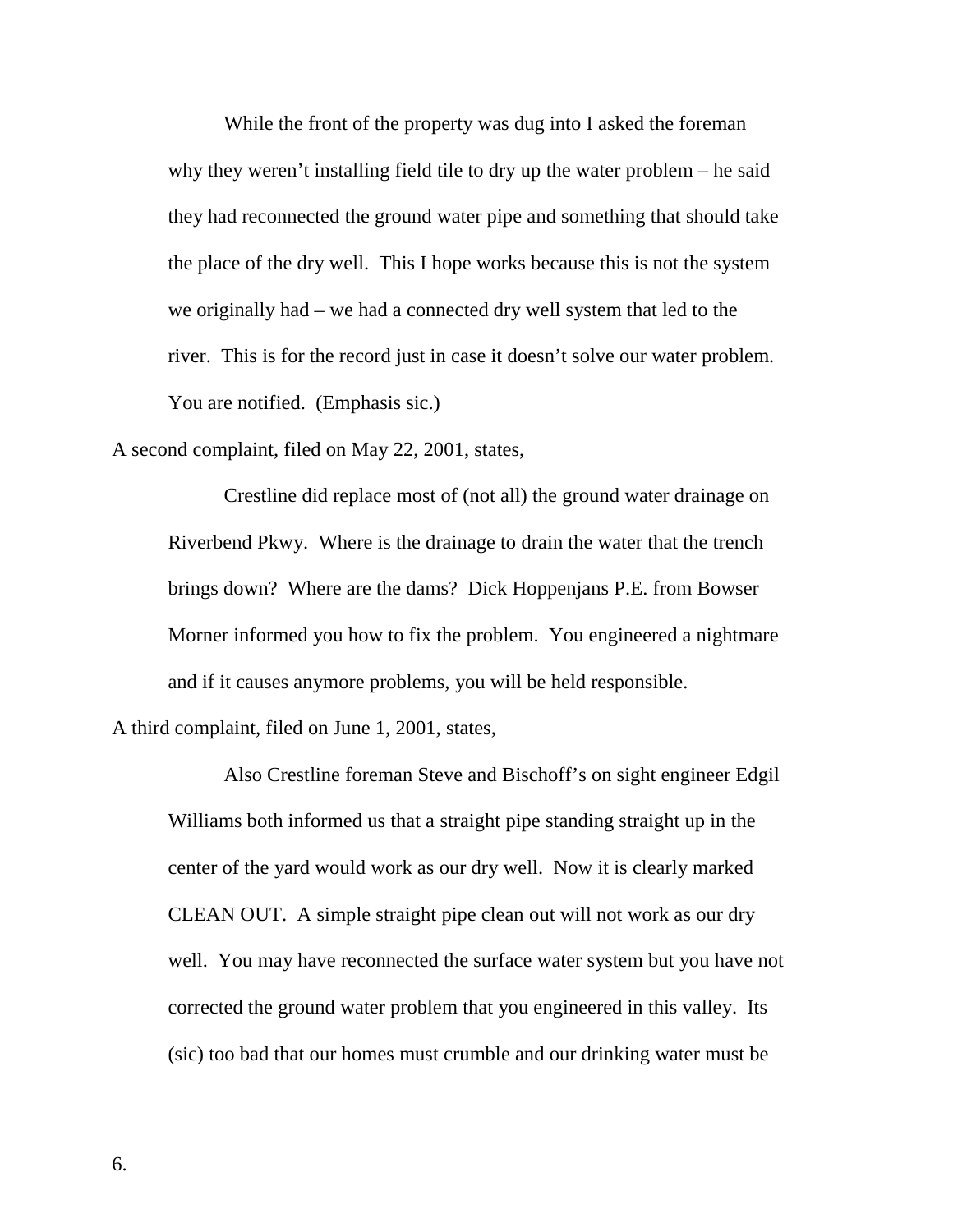contaminated to prove what harm you have done to us. No matter when these things happen we will hold Crestline, Bischoff, Sandusky Township and Sandusky County responsible! Since no one will take responsibility for these problems – eventually a court of law will force an answer to this issue.

Finally, Crestline notes that Marlene again recorded flooding in their basement in July and August 2001.

**{¶ 13}** The Daubels, for their part, agree that they experienced water problems in June 2000 and January and February 2001 because of Crestline's work. However, they argue that the actionable cause of damage to their house in this case is not the original severing of the drain tile, but rather Crestline's negligent failure to correctly repair or reconnect the tile. They note that an agreement was reached on April 16, 2001, which in part required them to cooperate with the reconnection or restoration of drains for surface water. Thus, the Daubels logically infer from that agreement that the drains had not been reconnected or restored at that time. Marlene Daubel testified in an affidavit that it was not until after the January 2005 flooding that, "my husband and I concluded that the surface drainage had not been restored or repaired or reconnected as it was supposed to be at the time we signed the agreement on April 16, 2001, or that if that work had been done, it had either been done improperly or had now failed." Therefore, the Daubels contend that the cause of action did not accrue until January 2005. As a result, they conclude the claim was filed well within the four-year statute of limitations.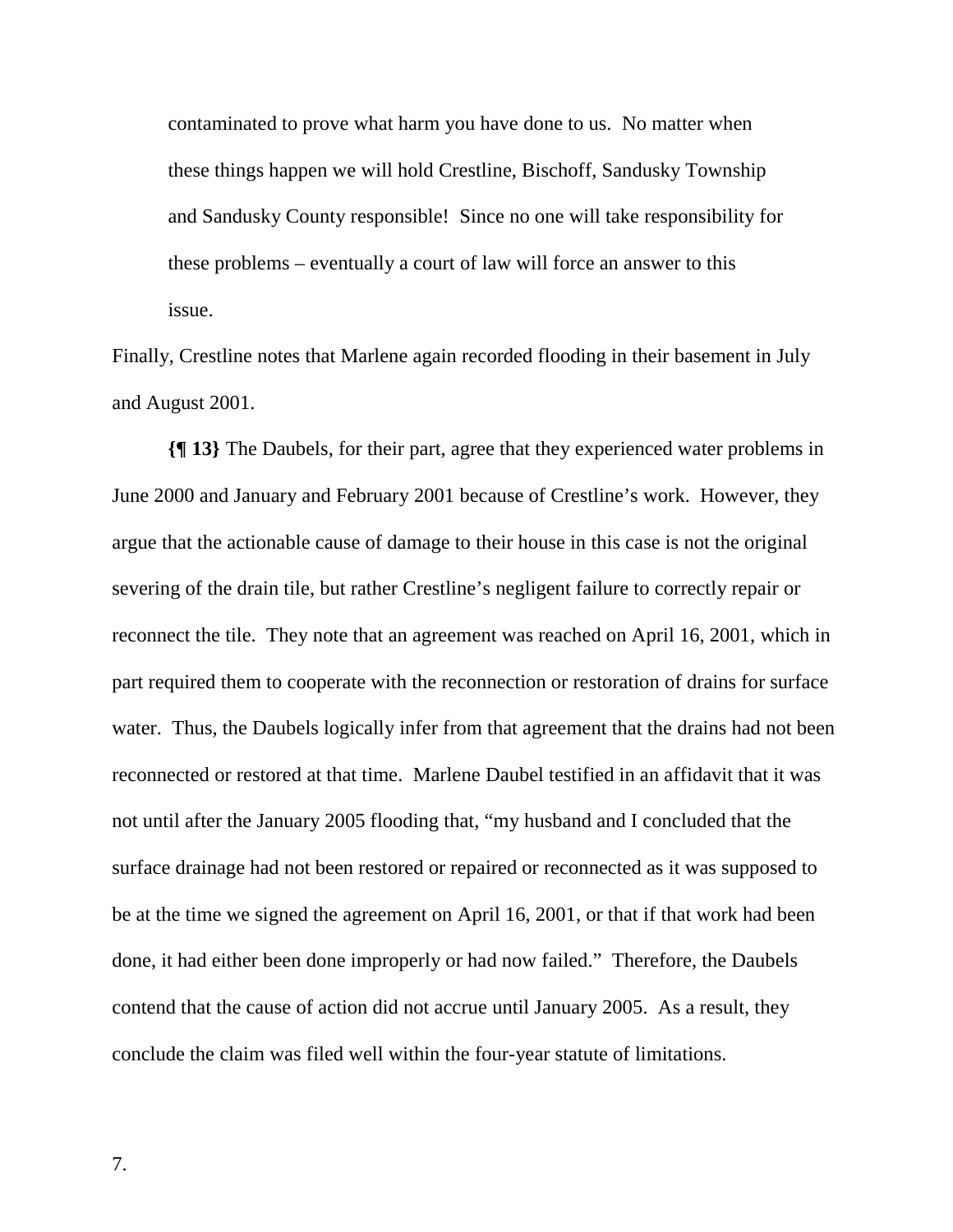**{¶ 14}** Construing the evidence in the light most favorable to the Daubels, we hold that their claim is barred by the statute of limitations. Although Marlene's affidavit establishes they may not have subjectively known of the flooding problem until January 2005, the undisputed evidence shows that, as a matter of law, they reasonably should have known of the problem in August 2001.

**{¶ 15}** Accepting the proposition that the drain tile was not repaired as of April 16, 2001, the subsequent complaints filed by Marlene reveal that as of June 1, 2001, Crestline had completed the repairs it was going to make to the drainage system. Following those repairs, Marlene recorded flooding in the basement in July and August 2001. While that flooding may have been relatively minor, "Ohio courts have held that it is 'unnecessary that the full extent of damages be ascertainable' in determining the accrual date of a cause of action for statute of limitations purposes." *Jones v. Hughey*, 153 Ohio App.3d 314, 2003-Ohio-3184, 794 N.E.2d 79, ¶ 28 (10th Dist.), quoting *Beavercreek Local Schools v. Basic, Inc.*, 71 Ohio App.3d 669, 689, 595 N.E.2d 360 (2d Dist.1991). "Thus, 'an accrual of a cause of action is not delayed until the full extent of the resulting damage is known.'" *Id.* Therefore, because the cause of action accrued in August 2001, the initial filing of the complaint in January 2006 was outside of the fouryear statute of limitations.

**{¶ 16}** The Daubels additionally argue that their complaint was filed within the statute of limitations based on the "continuing wrong" theory of tort law. Essentially,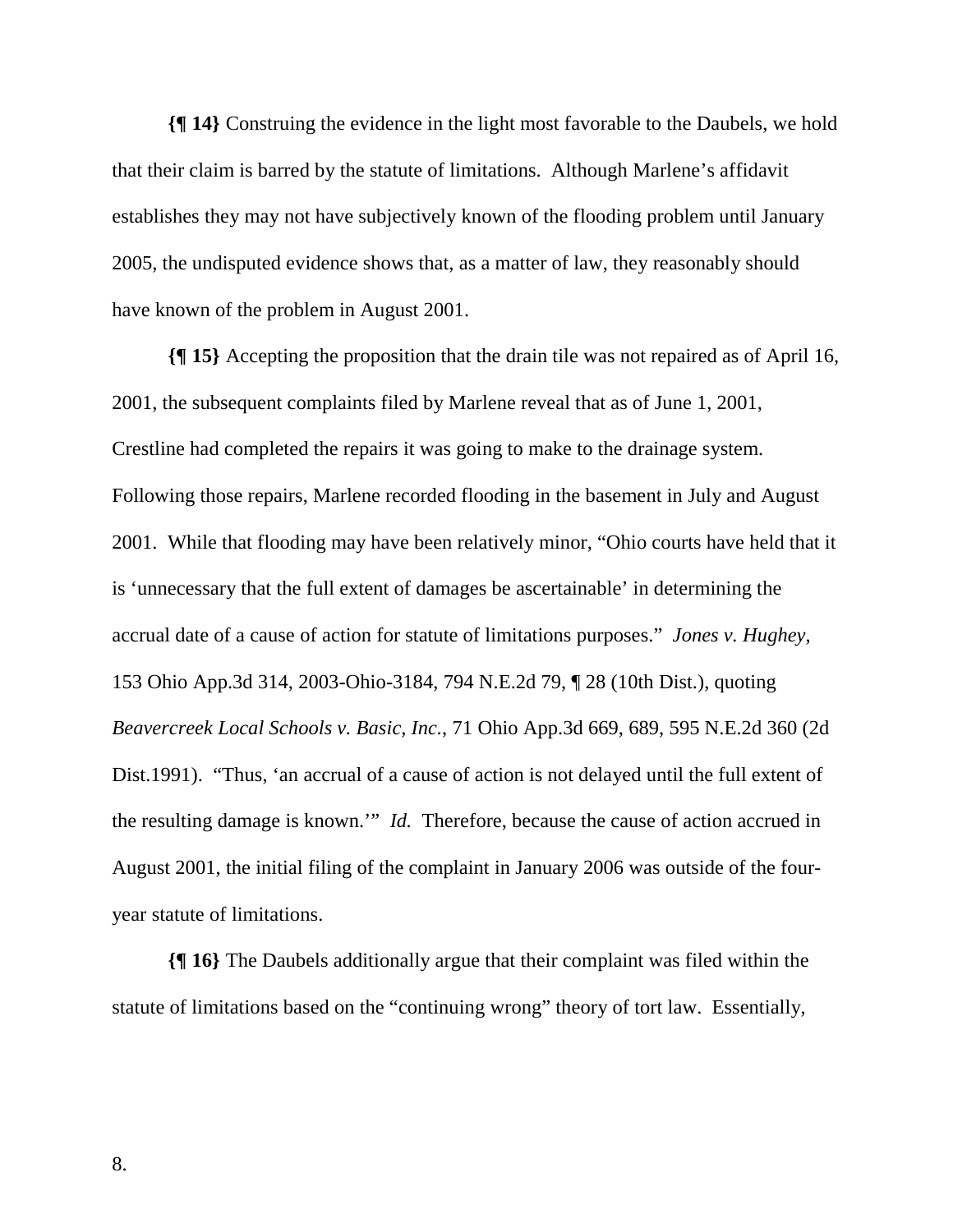they posit that the persistent flooding constitutes a continuing trespass, such that a new cause of action arises each day that the condition exists. We disagree.

**{¶ 17}** In a similar residential flooding case, the Ohio Supreme Court set forth the difference between a continuing trespass and a permanent trespass. *Sexton v. Mason*, 117 Ohio St.3d 275, 2008-Ohio-858, 883 N.E.2d 1013, ¶ 45. A continuing trespass "occurs when there is some continuing or ongoing allegedly tortious activity attributable to the defendant." *Id.* In contrast, "[a] permanent trespass occurs when the defendant's allegedly tortious act has been fully accomplished." *Id.* In *Sexton*, the Ohio Supreme Court held that the defendant's act of building a subdivision was fully complete, and thus constituted a permanent trespass, even though it resulted in the repeated flooding of the plaintiff's property. Further, because the defendant's act was completed more than four years before the complaint was filed, the claim was barred by the statute of limitations. *Id.* at ¶ 55.

**{¶ 18}** Here, similarly, Crestline completed its repairs to the drainage system in front of the Daubels' house by June 2001. Thus, its alleged negligent failure to correctly repair or reconnect the drainage system constituted a permanent trespass, not a continuing one. Therefore, the cause of action accrued by August 2001, when the Daubels continued to experience flooding even though the repairs were done. Consequently, their claim against Crestline is barred by the statute of limitations.

**{¶ 19}** Accordingly, appellants' third assignment of error is not well-taken.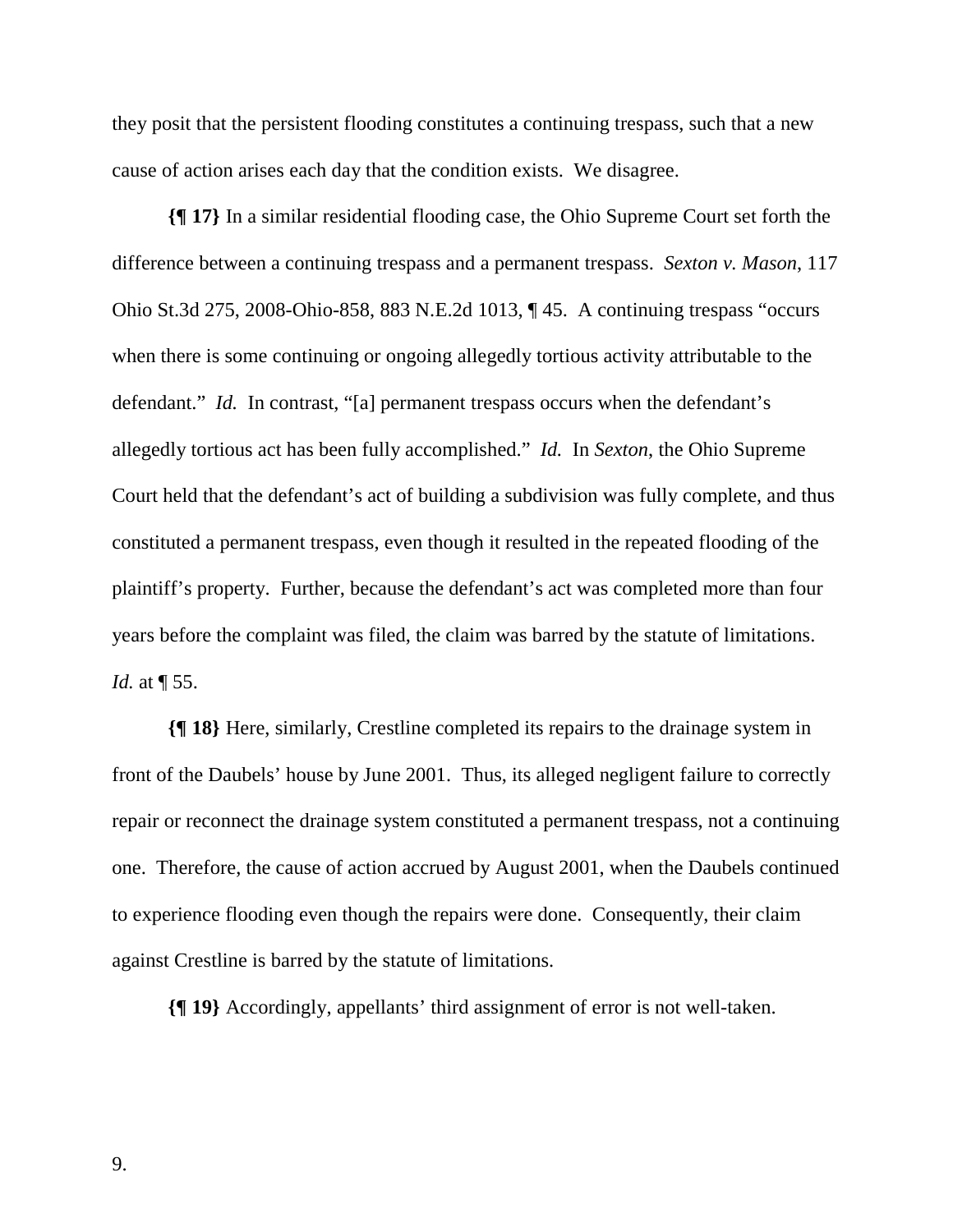#### **B. Sandusky Township is Entitled to Immunity**

**{¶ 20}** In their first assignment, appellants argue that the trial court erred by finding that Sandusky Township was entitled to immunity. At the outset, the parties agree that Sandusky Township is liable for the negligent acts of its employees with respect to proprietary functions, but not governmental functions. R.C. 2744.02(A)(1) and (B)(2). Proprietary functions include, "The maintenance, destruction, operation, and upkeep of a sewer system." R.C. 2744.01(G)(2)(d). Governmental functions, on the other hand, include, "The provision or nonprovision, planning or design, construction, or reconstruction of a public improvement, including, but not limited to, a sewer system." R.C.  $2744.01(C)(2)(1)$ . Thus, we must decide whether appellants' claims arise from Sandusky Township's failure to maintain, operate, or upkeep the sewer system, or whether they arise from the planning, design, and construction of the sewer system.

**{¶ 21}** Appellants Hirt and Fahrbach assert claims for negligent maintenance and repair. Thus, if proven, Sandusky Township would not be immune from liability. Appellant Daubel asserts claims for both negligent failure to maintain, and negligent design and construction. Because the design and construction of a sewer system is a governmental function, Sandusky Township is immune from liability relative to that portion of the claim. Therefore, we will consider only appellants' claims for negligent maintenance and repair.

**{¶ 22}** The determinative issues we must address in this negligence action are breach of duty and proximate cause. Sandusky Township argues that appellants have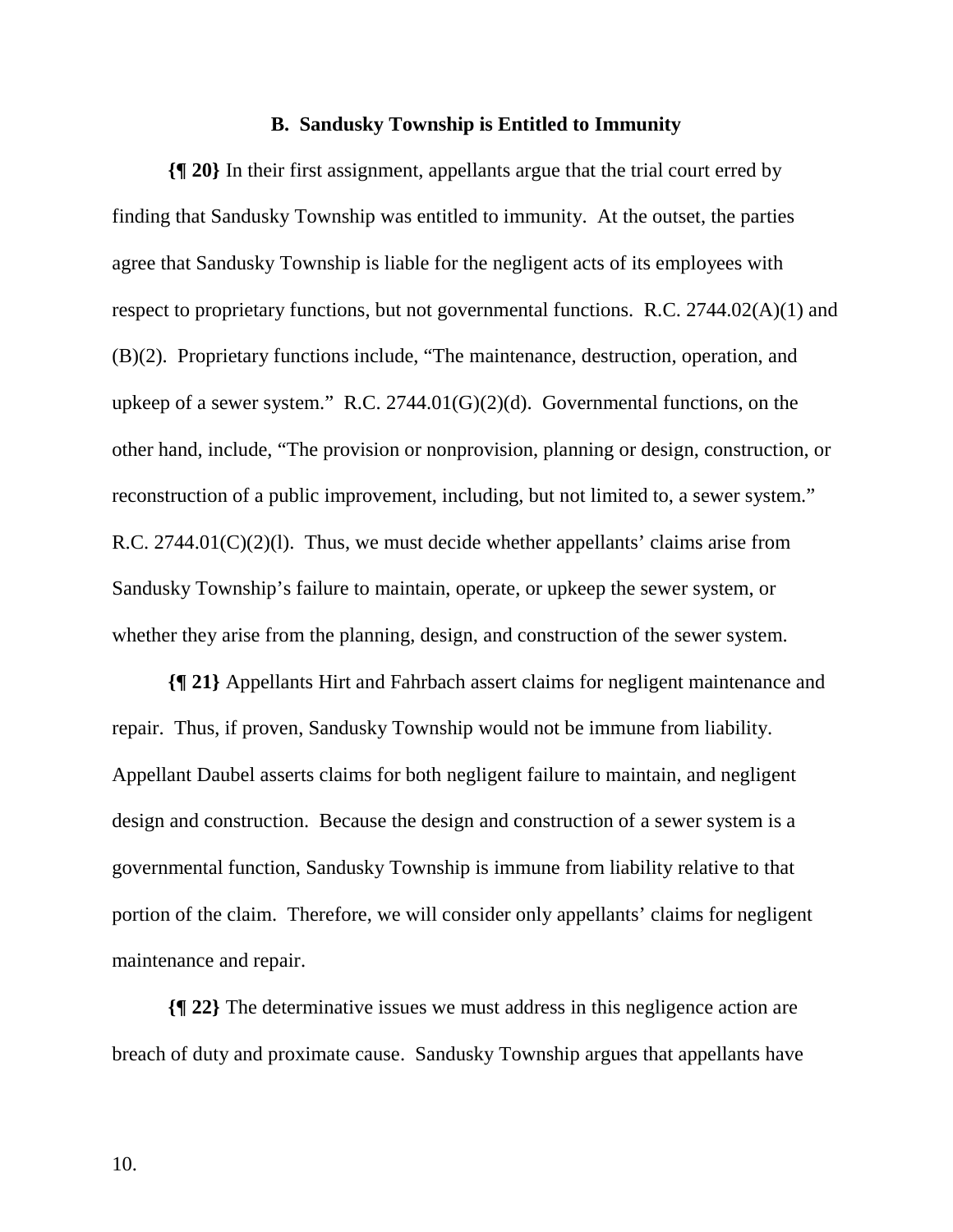provided no evidence to show that it was negligent in maintaining, operating, or upkeeping the sewer system, nor have they shown that the flooding was caused by a negligent failure to maintain, operate, or upkeep the system. Instead, Sandusky Township points to expert testimony that the cause of the flooding is excess water entering the sanitary sewer system during periods of heavy rain. The source of the excess water is unknown, but it is believed that it can be attributed to the inadequacy of the existing storm sewer. The storm sewer was installed by private developers at the time the subdivision was created.

**{¶ 23}** Appellants, in response, do not identify any particular part of the sanitary sewer system that is broken and has not been repaired. Rather, they argue in their appellate brief that Sandusky Township's failure to remedy the problem constitutes a negligent failure to maintain or operate a properly working system in that,

[S]anitary sewer systems can and are designed to operate properly in [areas with poor surface drainage] without basements being flooded, and the current sewer system can be changed or upgraded to take care of the problems that the appellants experience when heavy rainfalls result in excessive clean water entering the sanitary sewer system to the extent that the pressure forces sewage to back up into their homes.

The Ohio Supreme Court, however, recently rejected this argument. *Coleman v. Portage Cty. Engineer*, 133 Ohio St.3d 28, 2012-Ohio-3881, 975 N.E.2d 952.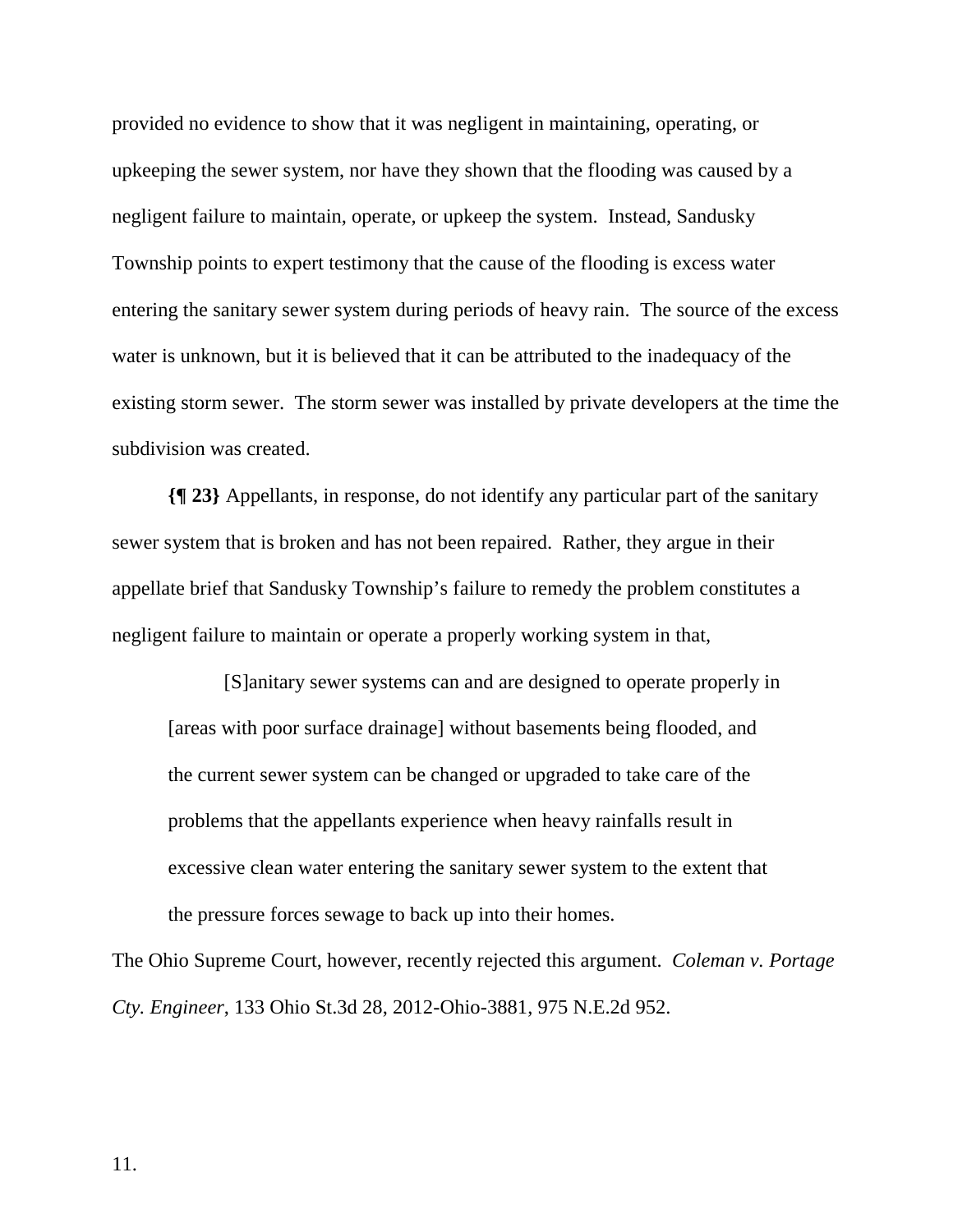**{¶ 24}** In *Coleman*, the plaintiffs averred that the existing storm drainage system was unable to accommodate all of the drainage water it collected, and thus it overflowed, damaging their property. *Id.* at ¶ 2. Like here, the cause of the storm-sewer backup was unclear. *Id.* The plaintiffs filed a complaint against the Portage County Engineer, in which they alleged the engineer negligently designed, constructed, and maintained the drainage system. *Id.* at ¶ 3. The trial court granted summary judgment in favor of the engineer on the basis of political-subdivision immunity. *Id.* at ¶ 5. The court of appeals affirmed summary judgment to the extent the claims were based on negligent design and construction, but reversed to the extent the claims were based on negligent maintenance of the sewer system. *Id.* at ¶ 7-8.

**{¶ 25}** Appeal was accepted by the Ohio Supreme Court on the proposition that, "A political subdivision's failure to upgrade the capacity of an inadequate sewer system is not a proprietary function within the meaning of R.C.  $2744.01(G)(2)(d)$  so as to subject a political subdivision to liability under R.C. 2744.02(B)(2). The upgrade of sewer system capacity is an immune governmental function under R.C.  $2744.01(C)(2)(i)$  [sic]." In agreeing with that proposition, the Ohio Supreme Court reasoned, "failure to upgrade is different from the failure to maintain or upkeep." *Id.* at ¶ 24. It adopted the approach that,

A complaint is properly characterized as a maintenance, operation, or upkeep issue when "remedying the sewer problem would involve little discretion but, instead, would be a matter of routine maintenance,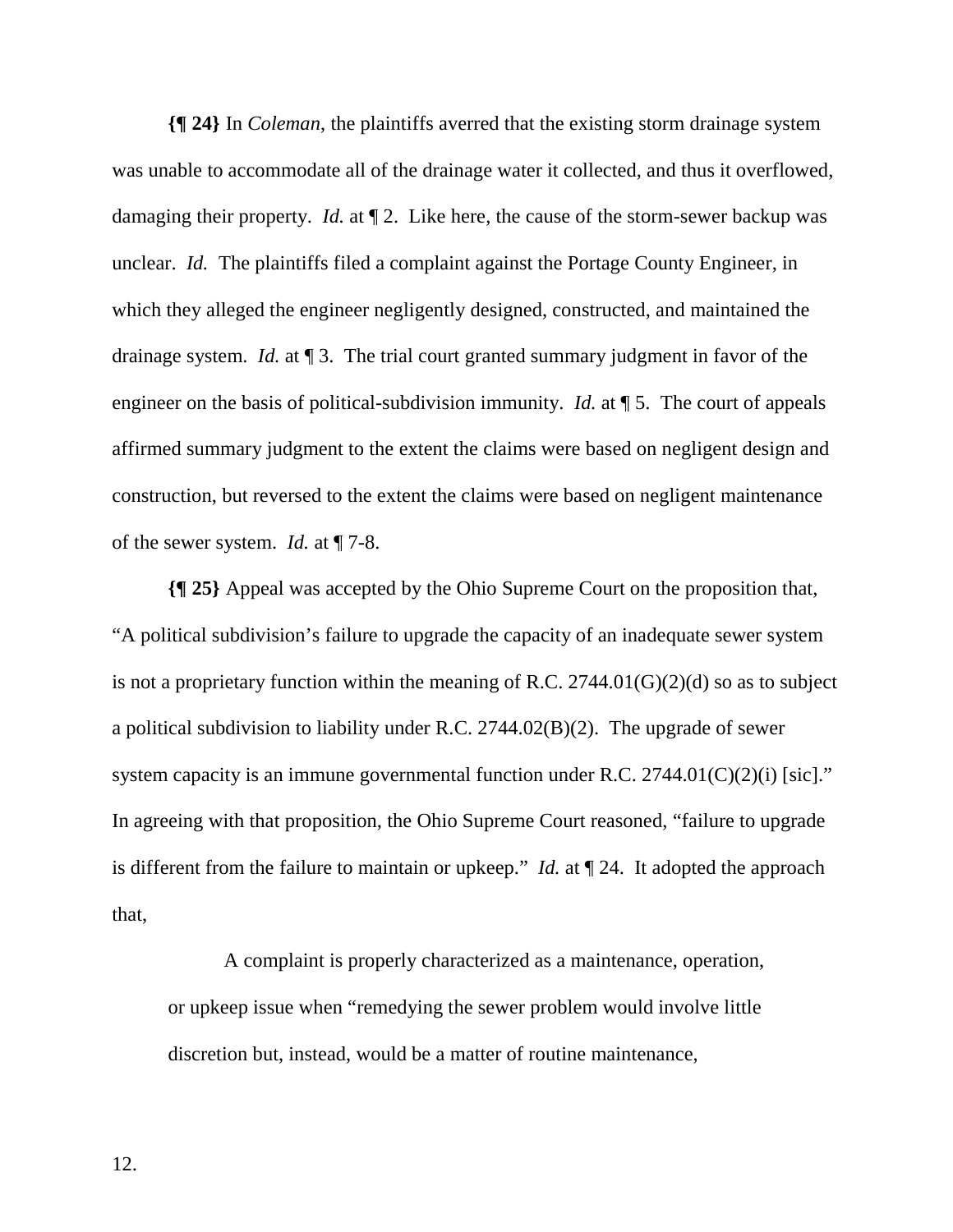inspection, repair, removal of obstructions, or general repair of deterioration." *Essman* [*v. Portsmouth*, 4th Dist. No. 09CA3325, 2010- Ohio-4837, 2010 WL 3852247] at ¶ 32. But the complaint presents a design or construction issue if "remedying a problem would require a [political subdivision] to, in essence, redesign or reconstruct the sewer system." *Essman* at ¶ 32-33. (Brackets sic.) *Coleman*, 133 Ohio St.3d 28, 2012-Ohio-3881, 975 N.E.2d 952, at ¶ 30, quoting *Guenther v. Springfield Twp. Trustees*, 2012-Ohio-203, 970 N.E.2d 1058, ¶ 18 (2d Dist.).

Therefore, the court held that, for purposes of R.C. Chapter 2744, a claim of failure to upgrade is a claim based on negligent design and construction, not negligent maintenance. *Coleman* at ¶ 31. Consequently, it held that the engineer was entitled to political-subdivision immunity. *Id.*

**{¶ 26}** Applying *Coleman* to the present situation, we hold that Sandusky Township is entitled to political subdivision immunity concerning appellants' claim that is based on Sandusky Township's failure to upgrade the sewer system.

**{¶ 27}** Accordingly, appellants' first assignment of error is not well-taken.

# **C. Genuine Issues of Material Fact Still Exist Regarding Appellants' Mandamus Claims**

**{¶ 28}** Finally, in their second assignment of error, appellants argue that the trial court failed to address their mandamus claims relating to Sandusky Township's alleged taking of their property. They contend those claims could not have been resolved by the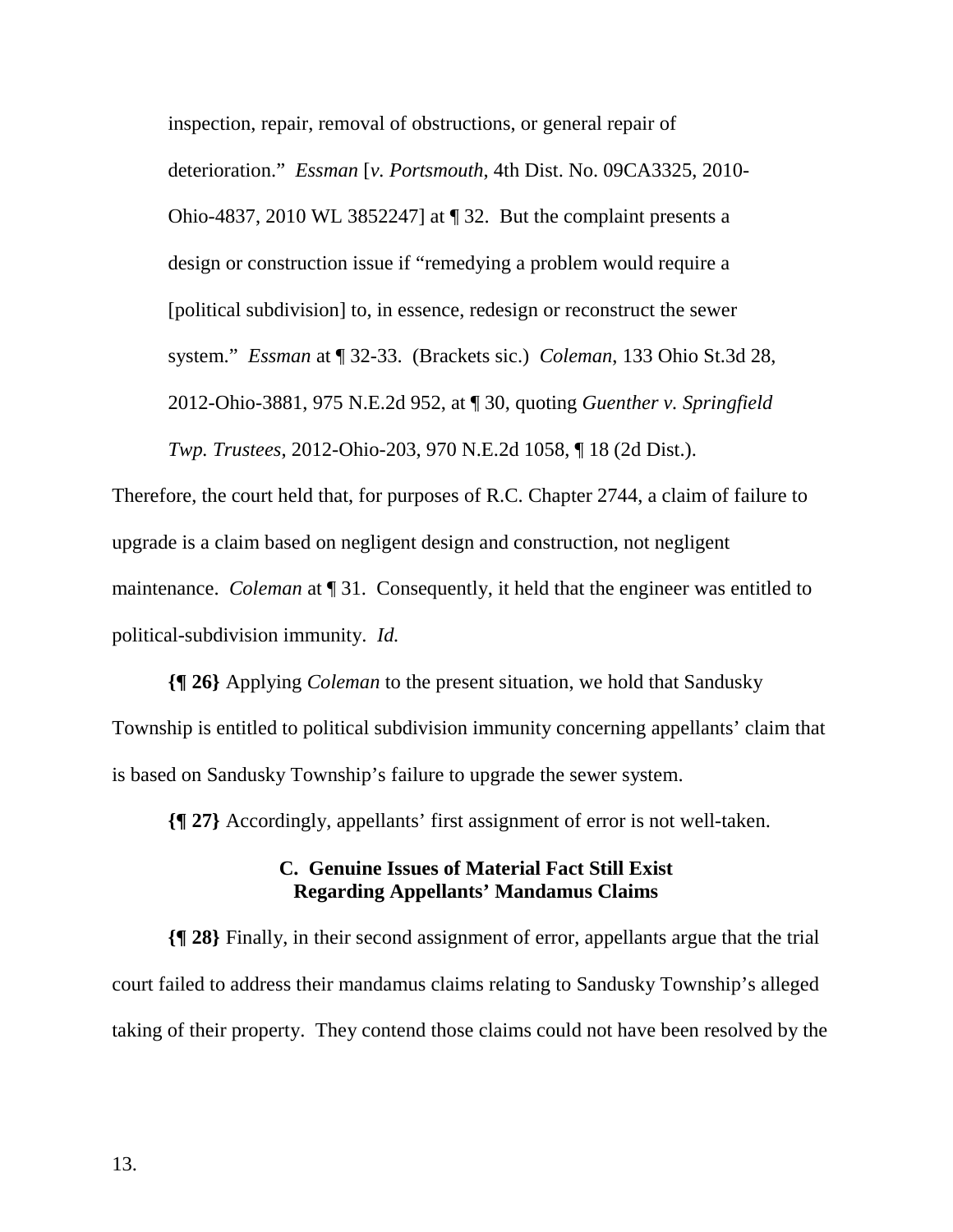trial court's award of summary judgment on the basis of political subdivision immunity because their claims invoke the protections of the takings clause of the United States and Ohio Constitutions, which "are not subject to the limitations of the Political Subdivision Tort Liability Act." *Seiler v. Norwalk*, 192 Ohio App.3d 331, 2011-Ohio-548, 949 N.E.2d 63, ¶ 41 (6th Dist.). Sandusky Township agrees that the trial court did not expressly address the mandamus claims, but nonetheless argues that summary judgment was appropriate because appellants have not established an actual taking.

**{¶ 29}** A "taking" is "[a]ny direct encroachment upon land, which subjects it to a public use that excludes or restricts the dominion and control of the owner over it." *State ex rel. Doner v. Zody*, 130 Ohio St.3d 446, 2011-Ohio-6117, 958 N.E.2d 1235, ¶ 59, quoting *Norwood v. Sheen*, 126 Ohio St. 482, 186 N.E. 102 (1933), paragraph one of the syllabus. The Ohio Supreme Court has held,

In eminent-domain cases involving claims of government-induced flooding, the claimant establishes a taking by proving that (1) the flooding is either intended by the government or is the direct, natural, or probable result of government-authorized activity and (2) the flooding is either a permanent invasion or creates a permanent liability because of intermittent, but inevitably recurring, overflows. *Doner* at ¶ 65.

Moreover, proof of these matters must be by clear and convincing evidence. *Id.* at  $\P$  57.

**{¶ 30}** Addressing the second prong first, we find that appellants' affidavit testimony that the sanitary sewer backup occurs whenever there are periods of heavy rain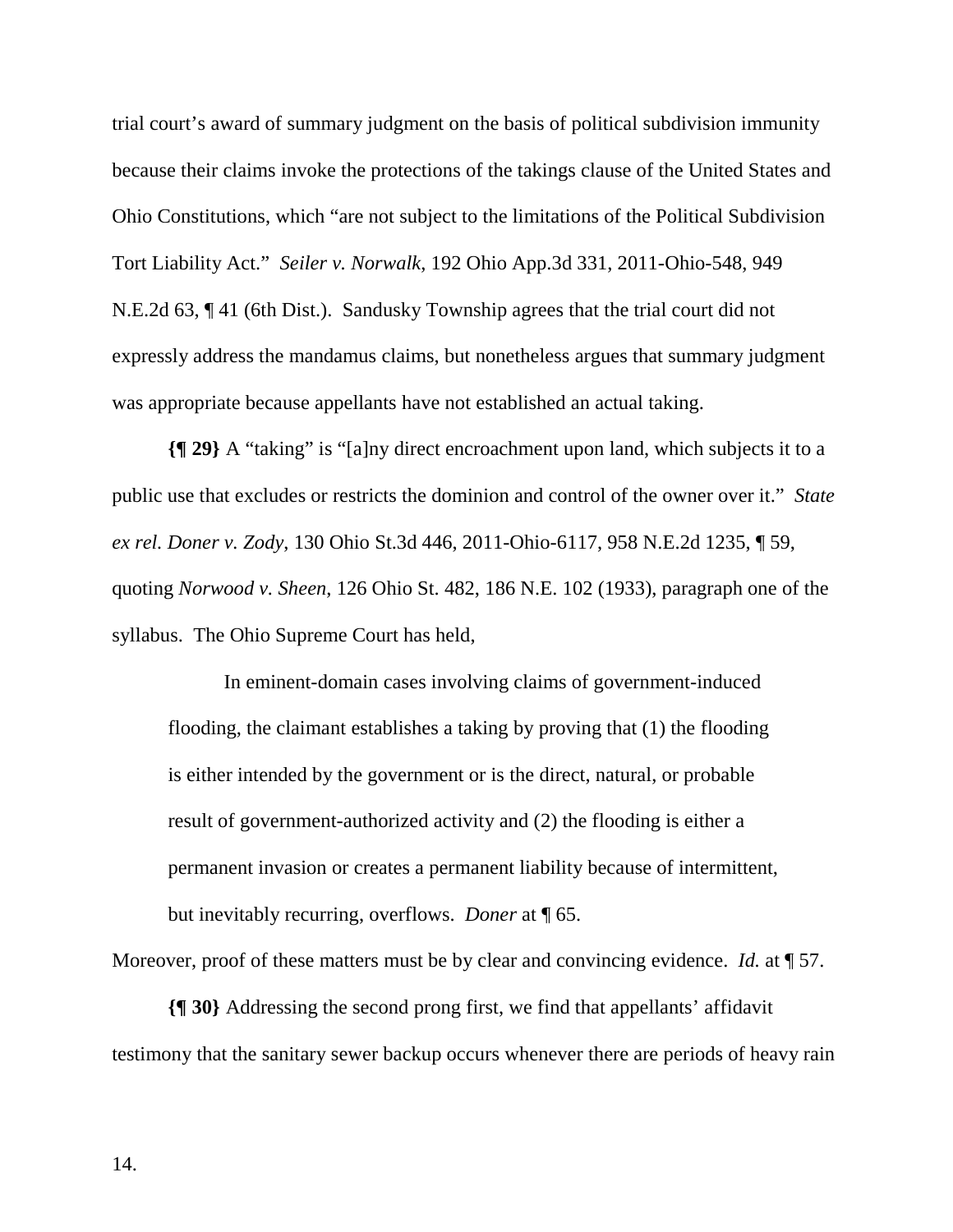is sufficient to create a genuine issue of material fact as to whether the flooding creates "a permanent liability because of intermittent, but inevitably recurring, overflows."

**{¶ 31}** Turning to the first prong, appellants do not claim that Sandusky Township intended to flood their basements, thus they must prove that Sandusky Township's actions "caused the flooding and that the flooding was a foreseeable result of [its] actions." *Id.* at ¶ 67. Notably, the appellants' claims for mandamus raise different considerations, and therefore will be discussed separately.

**{¶ 32}** Regarding the Daubels' claim for mandamus based on storm water flooding their basement, Sandusky Township argues that the Daubels have failed to establish a taking because the only evidence the Daubels have is testimony from their expert witness, Milton Pommeranz, that he *believes* the tile severed by Crestline during the construction of the sanitary sewer ran from the home's foundation to the neighborhood storm sewer. Further, this *belief* is the basis of Pommeranz's conclusion that the severing of the tile is the cause of the flooding in the Daubels' basement. In contrast, the Sewer District points to the affidavit of its expert, Gary Dannemiller, in which he concludes that the severing of the drain tile is not the cause of the basement flooding. Given this conflict, and construing the evidence in the light most favorable to the non-moving parties, we find that a genuine issue of material fact exists as to whether the severing of the drain tile is the direct, natural, and probable cause of the flooding in the Daubels' basement. *See Seiler*, 192 Ohio App.3d 331, 2011-Ohio-548, 949 N.E.2d 63, at ¶ 85-86 (questions of fact that must be resolved by determining the credibility of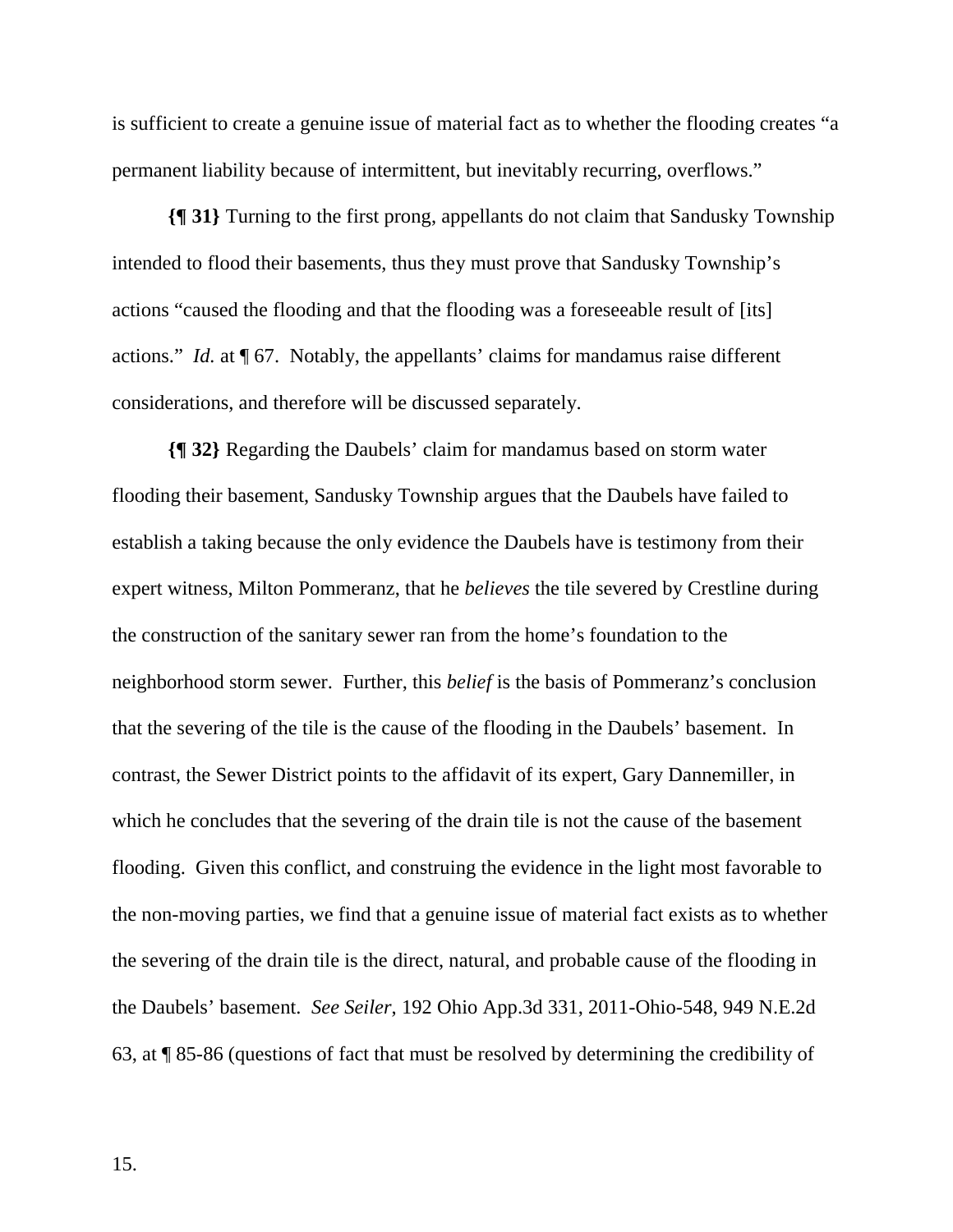expert witnesses should be considered at trial, not through summary judgment). Therefore, summary judgment in favor of Sandusky Township is not appropriate on the Daubels' claim.

**{¶ 33}** Regarding the Hirts' claim for mandamus based on storm water flooding their basement, Sandusky Township argues that summary judgment is appropriate because the basement water is not attributable to the sanitary sewer construction. Sandusky Township notes that there are no alleged construction errors associated with the Hirts' home. Further, it relies on Dannemiller's conclusion in his affidavit that "the sanitary sewer is not causing the flooding of the basement." Instead, Dannemiller concludes that storm water enters the Hirts' basement because of the area's naturally high groundwater elevation, the fact that no subsurface drainage pipes or footer drains discharge into the Hirts' sump crock thereby limiting the effectiveness of the sump pump in lowering the water table around the entire foundation, and the fact that the sump pump is not connected to the storm sewer system, but rather discharges to the ground surface around the house. Appellants have provided no evidence to counter the conclusions of Dannemiller. Therefore, we find that no genuine issue of material fact exists that the flooding was not the direct, natural, or probable result of Sandusky Township's activity. Accordingly, summary judgment in favor of Sandusky Township as to this portion of the claim is appropriate.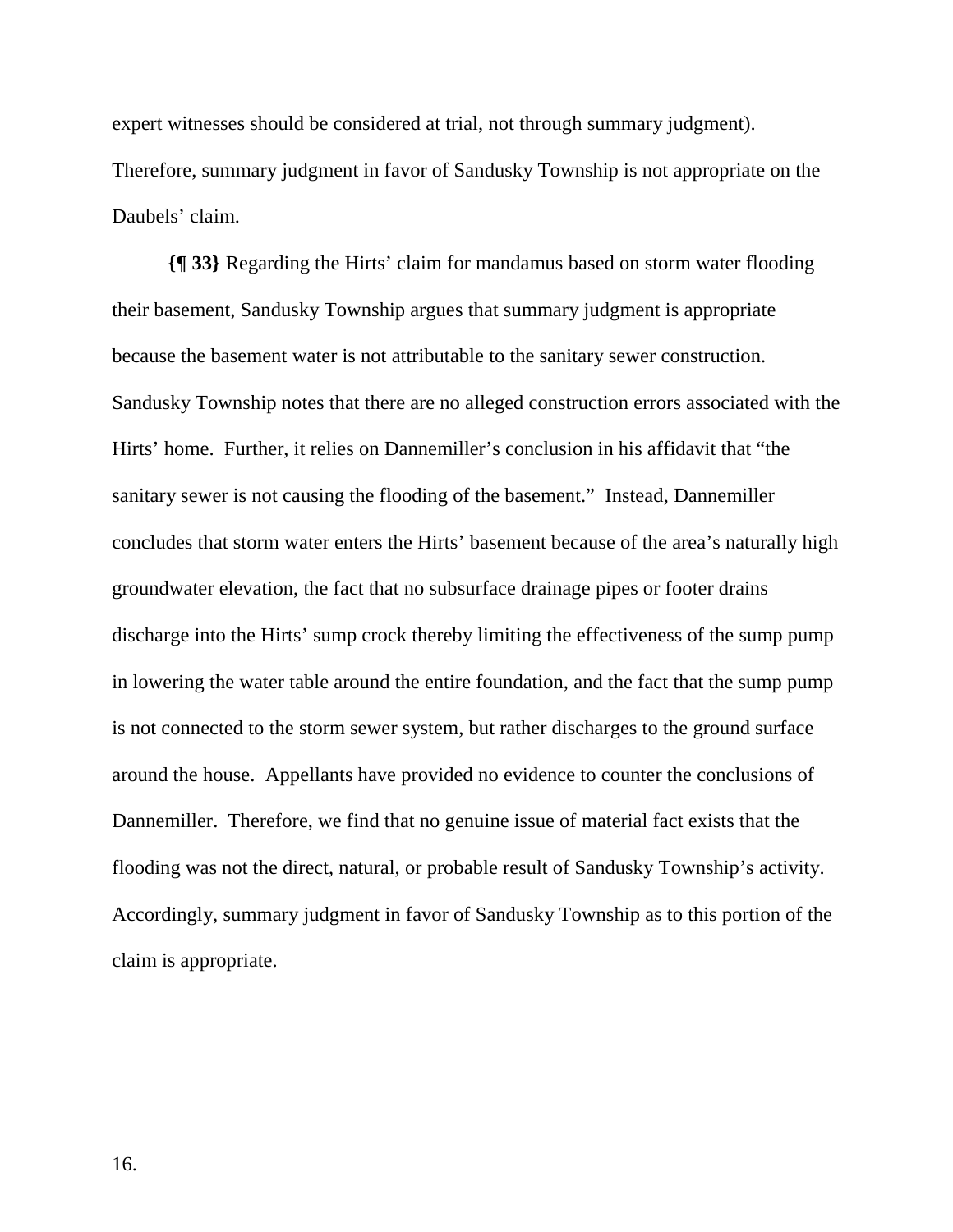**{¶ 34}** Finally, concerning the claims for mandamus regarding the sewage backup into the basements of the Hirts and Fahrbach, $<sup>1</sup>$  Sandusky Township argues that summary</sup> judgment is appropriate because there is no evidence of ongoing design, construction, or maintenance issues relating to the sanitary sewer.

**{¶ 35}** This case is similar to *State ex rel. Livingston Court Apts. v. Columbus*, 130 Ohio App.3d 730, 721 N.E.2d 135 (10th Dist.1998). In *Livingston Court*, the owner of an apartment complex filed a complaint for a writ of mandamus to compel the city to commence appropriation proceedings for the alleged taking of property caused by the city's sanitary sewer system flooding the basements of the apartments. The flooding occurred during periods of heavy rain, and it was determined that the cause of the flooding was a series of illegal storm water hookups into the sanitary sewer line that overloaded the system, thereby resulting in sanitary water backing up into the basements. The Tenth District found that, under the circumstances of the city failing to correct the problem, "the sewer system at issue, maintained and controlled by the city, was used by the city in a manner causing damage to relator from flooding by raw sewage, and that this interference with the landowner's use and enjoyment of the property constituted a taking." *Id.* at 739.

 $\overline{a}$ 

<sup>&</sup>lt;sup>1</sup> Although Sandusky Township asserts that the mandamus claims are unique to the Daubels and Hirts, Fahrbach's amended complaint filed on January 5, 2009, also includes a claim for a writ of mandamus.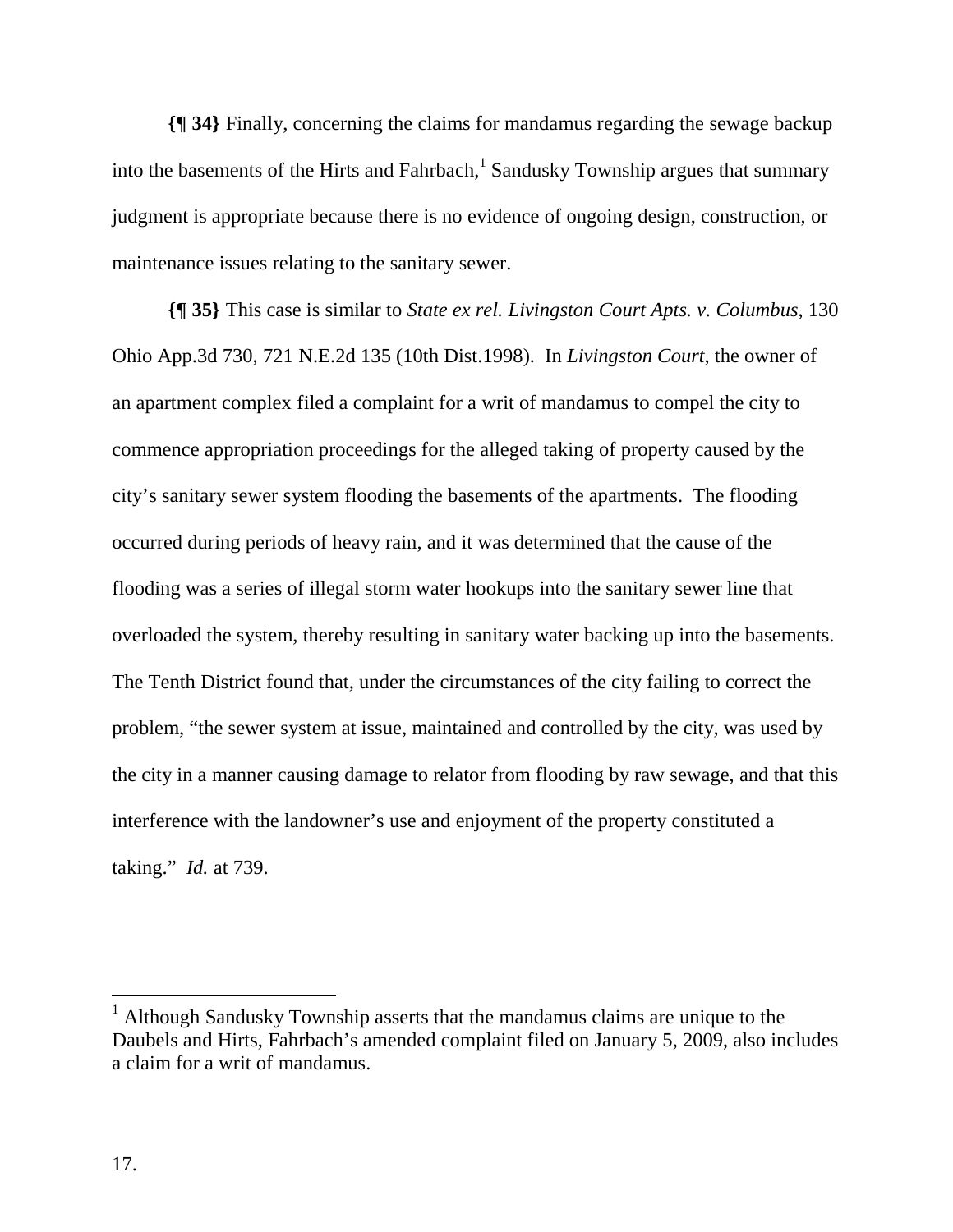**{¶ 36}** We note that while the city in *Livingston Court* failed to take any steps to enforce its ordinance prohibiting illegal hookups despite its knowledge of the illegal connections, Sandusky Township in this case is actively trying to identify the source of the excess water, and prevent it from entering the sanitary sewer system. Nevertheless, the relevant issue is whether the flooding is "the direct, natural, or probable result of the government-authorized activity." Here, Sandusky Township has failed to present any evidence that the sewer lines, maintained and controlled by Sandusky Township, are not causing the flooding of appellants' basements. Therefore, summary judgment in its favor is inappropriate as to these claims.

**{¶ 37}** Accordingly, appellants' second assignment of error is well-taken to the extent it relates to the Daubels' mandamus claim, and to the mandamus claims raised by the Hirts and Fahrbach based on sewage flooding their basements. To the extent it relates to the Hirts' mandamus claim based on storm water flooding their basement, appellants' second assignment of error is not well-taken.

# **III. Conclusion**

**{¶ 38}** For the foregoing reasons, the judgments of the Sandusky County Court of Common Pleas are affirmed, in part, and reversed, in part. The trial court's award of summary judgment to Sandusky Township on the Daubels' mandamus claim and on the Hirts' and Fahrbach's mandamus claims based on sewage entering their basements is reversed, and the cause is remanded to the trial court for further proceedings on those